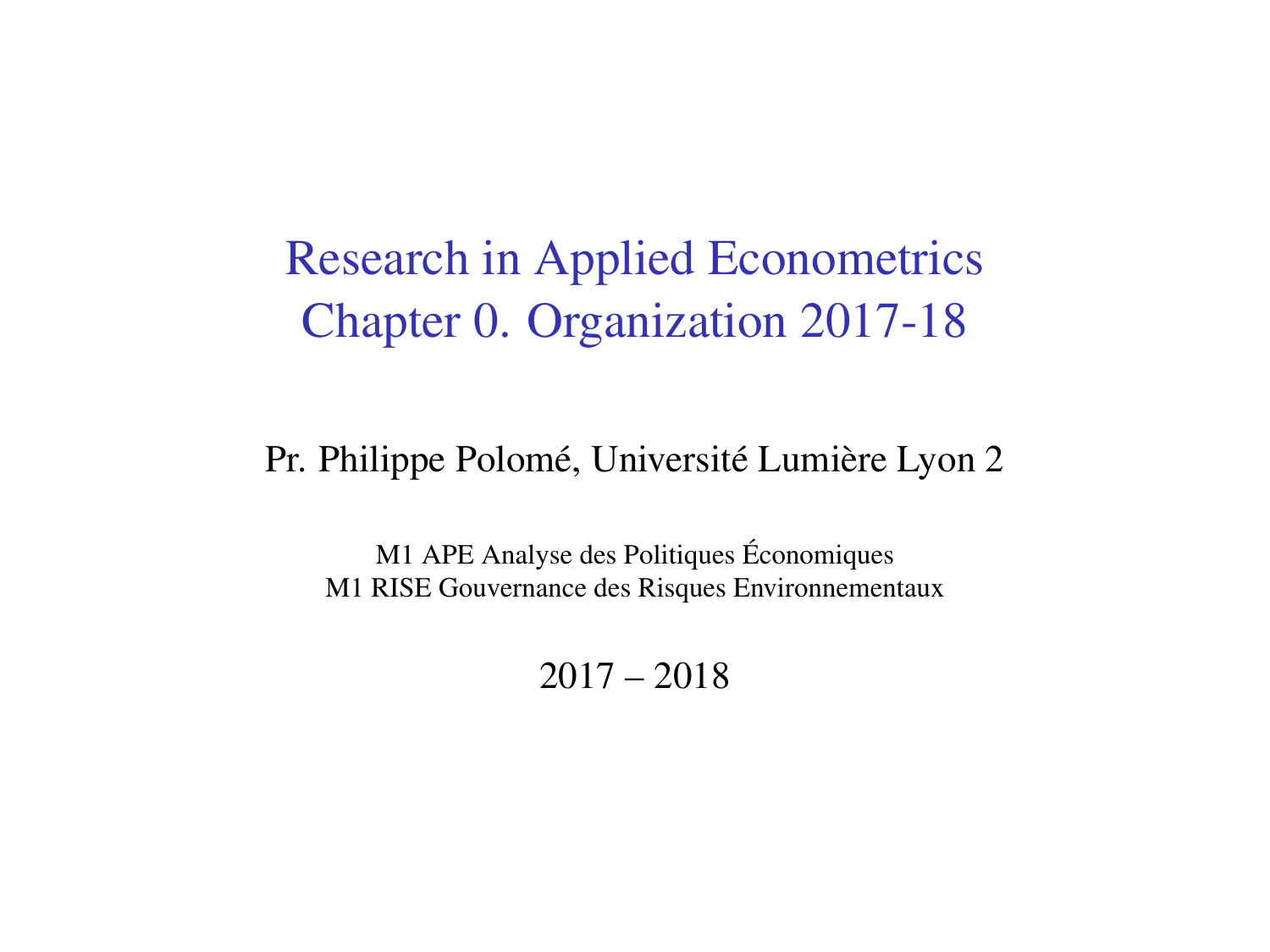## Plan

- $\blacktriangleright$  Presentation
- $\blacktriangleright$  Motivation
- $\triangleright$  Organisation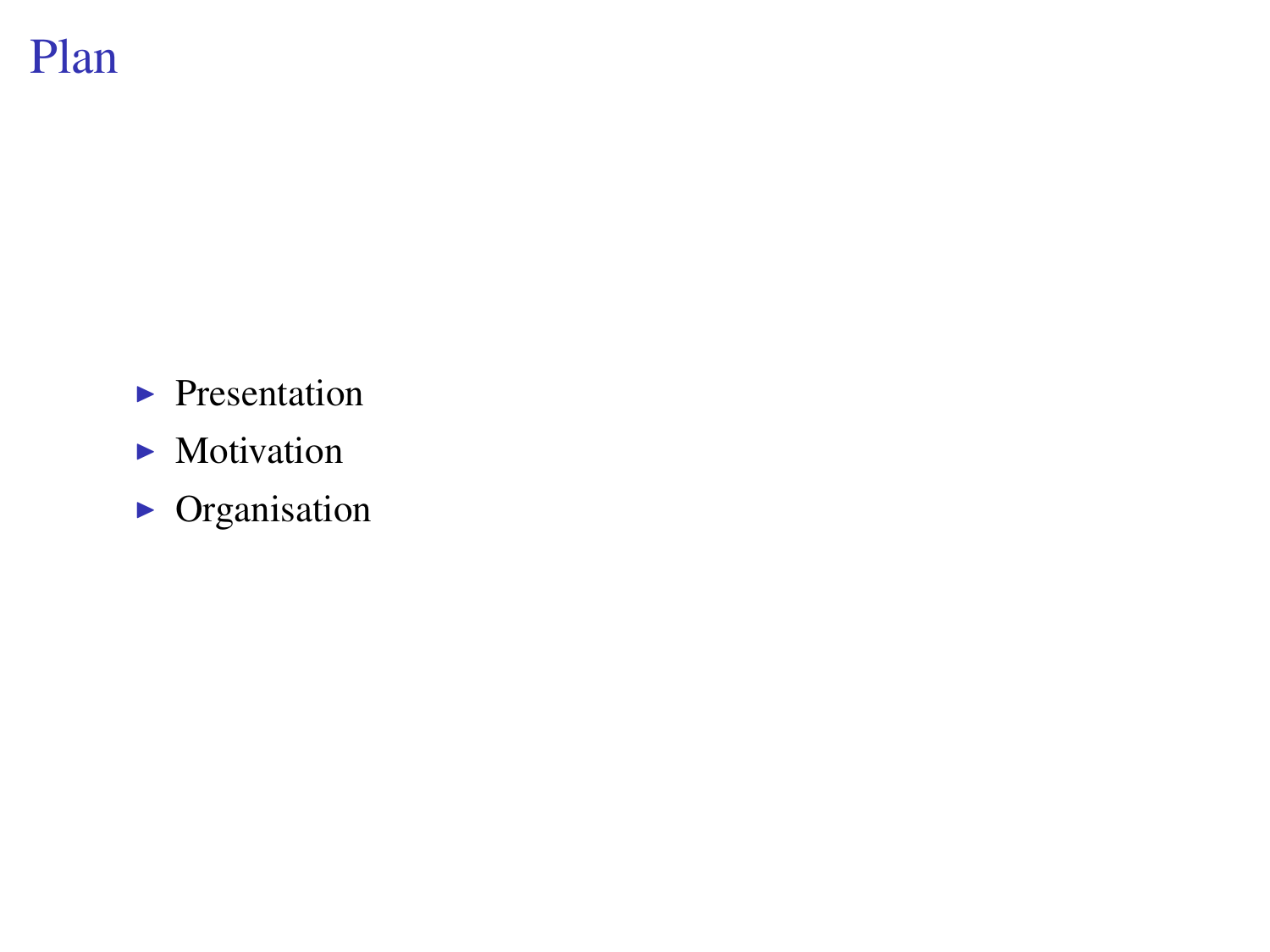# Myself gate.cnrs.fr/spip.php?article44

| <b>GATE</b>                                              | <b>MEMBRES</b>                           | <b>VIE SCIENTIFIQUE</b>                                                                                                                  | <b>FORMATIONS</b>                                                                                                                                   | <b>GATE-LAB</b> | <b>LIA CHINEO</b> | <b>EURC</b> |
|----------------------------------------------------------|------------------------------------------|------------------------------------------------------------------------------------------------------------------------------------------|-----------------------------------------------------------------------------------------------------------------------------------------------------|-----------------|-------------------|-------------|
| <b>NOS TUTELLES</b>                                      |                                          | Accueil > Membres > Les membres > Annuaire                                                                                               |                                                                                                                                                     |                 |                   |             |
|                                                          |                                          | Polomé Philippe<br>Full Professor / Professeur des universités, Université Lumière Lyon 2<br>$-CV$                                       |                                                                                                                                                     |                 |                   |             |
| <b>UNIVERSITÉ</b><br><b>LUMIÈRE</b><br>LYON <sub>2</sub> | <b>JEAN MOMNE</b><br><b>SARIT-FTENNE</b> |                                                                                                                                          | Directeur du Master Risques & Environnement [1]<br>Coordination of Resilience, Hazard, Safety,<br>Health, Vulnerability research group in Labex IMU |                 |                   |             |
|                                                          |                                          | Page Enseignements / Teaching page                                                                                                       |                                                                                                                                                     |                 |                   |             |
| Lyon '                                                   |                                          | <b>Research Interests</b><br><b>Environmental Economics</b>                                                                              |                                                                                                                                                     |                 |                   |             |
| <b>LABEX</b><br><b>CORTEX</b>                            |                                          | <b>Environmental risk</b><br>- Forest policy<br><b>Prosocial Behaviors</b><br>• Compatibility between stated and revealed<br>preferences |                                                                                                                                                     |                 |                   |             |
|                                                          |                                          | Applied Econometrics<br>· Pluridisciplinarity                                                                                            |                                                                                                                                                     |                 |                   |             |

 $\blacktriangleright$  All the slides available via this page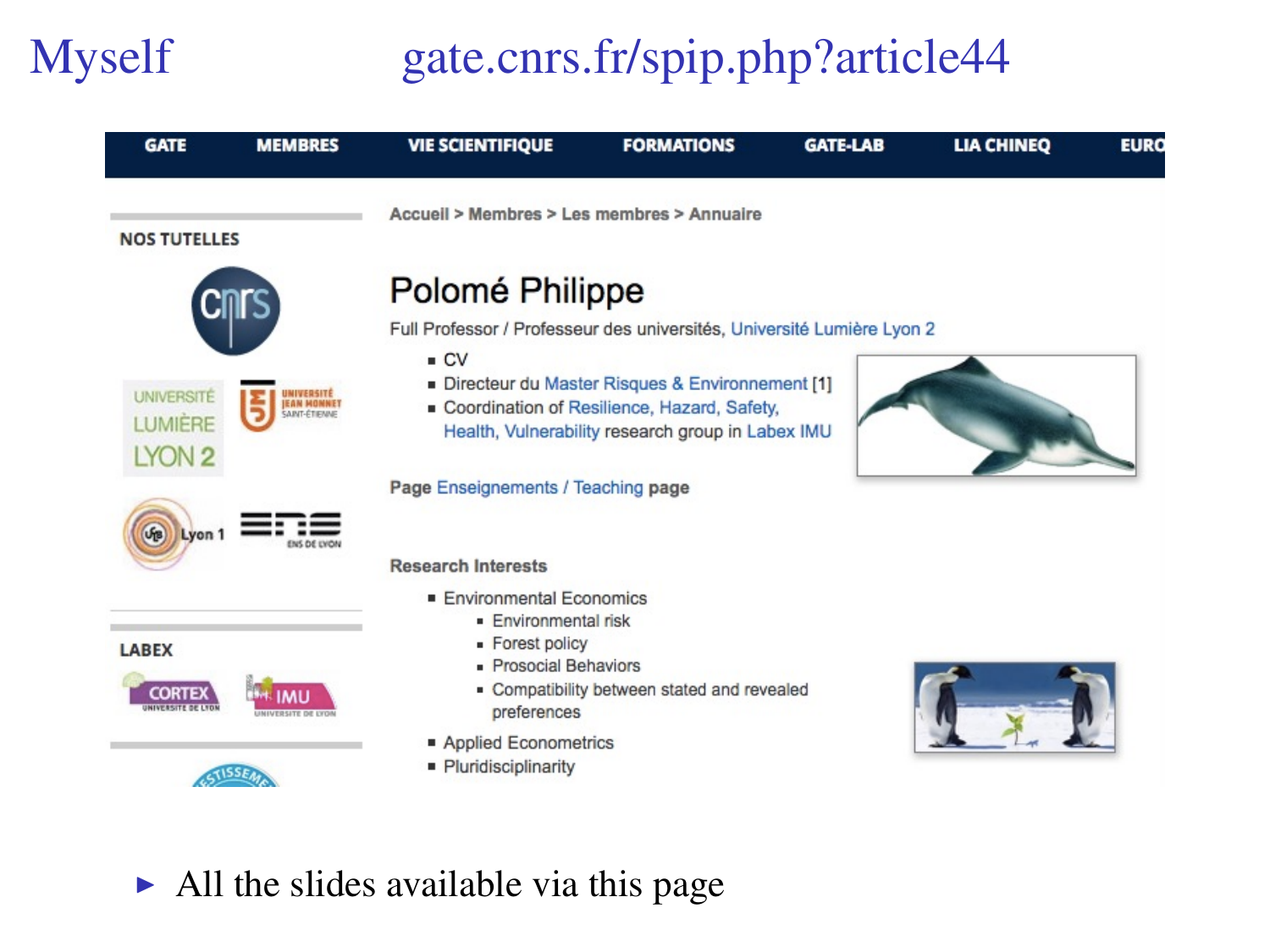## Master RISE<http://risques-environnement.universite-lyon.fr> Parcours "Gouvernance des Risques Environnementaux"



#### risques-environnement.universite-lyon.fr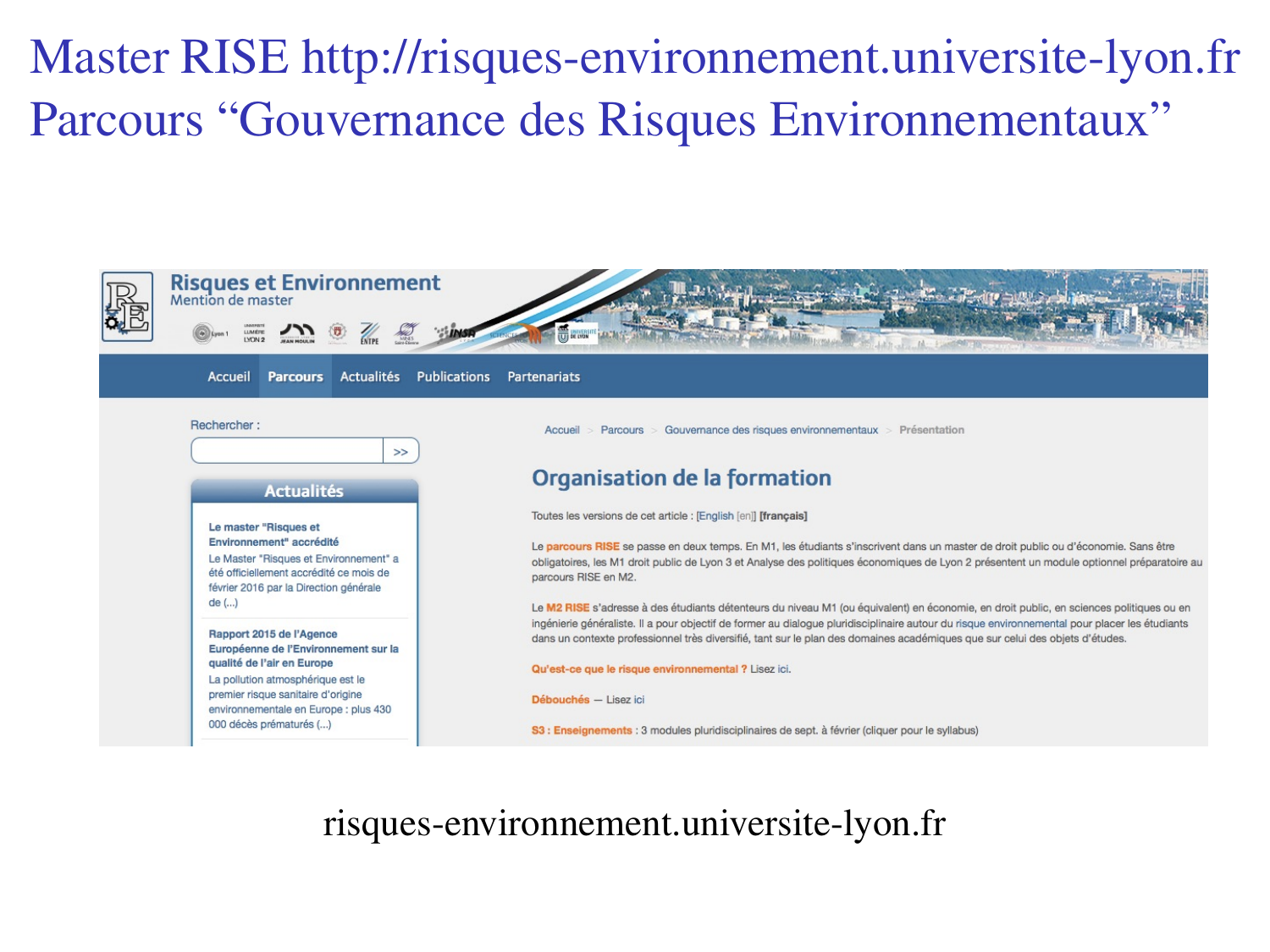## Course Objectives & Motivations

- $\blacktriangleright$  Class in Econometrics
	- $\blacktriangleright$  In a unit of English language
- $\triangleright$  Goal: Expose students to applied econometrics in English
	- $\blacktriangleright$  Applied examples with environmental economics data
	- $\triangleright$  Students should improve both their applied econometrics skills and their English level
	- $\triangleright$  Attendance and interactions in class
- $\triangleright$  Focus on applied techniques: Introduction to R
	- $\blacktriangleright$  More on that later
- $\triangleright$  Context : ex ante valuation of public (environmental) policies
	- $\triangleright$  Contingent valuation / stated preferences
	- $\blacktriangleright$  In econometrics details
	- $\triangleright$  With R commands
	- $\triangleright$  With data & examples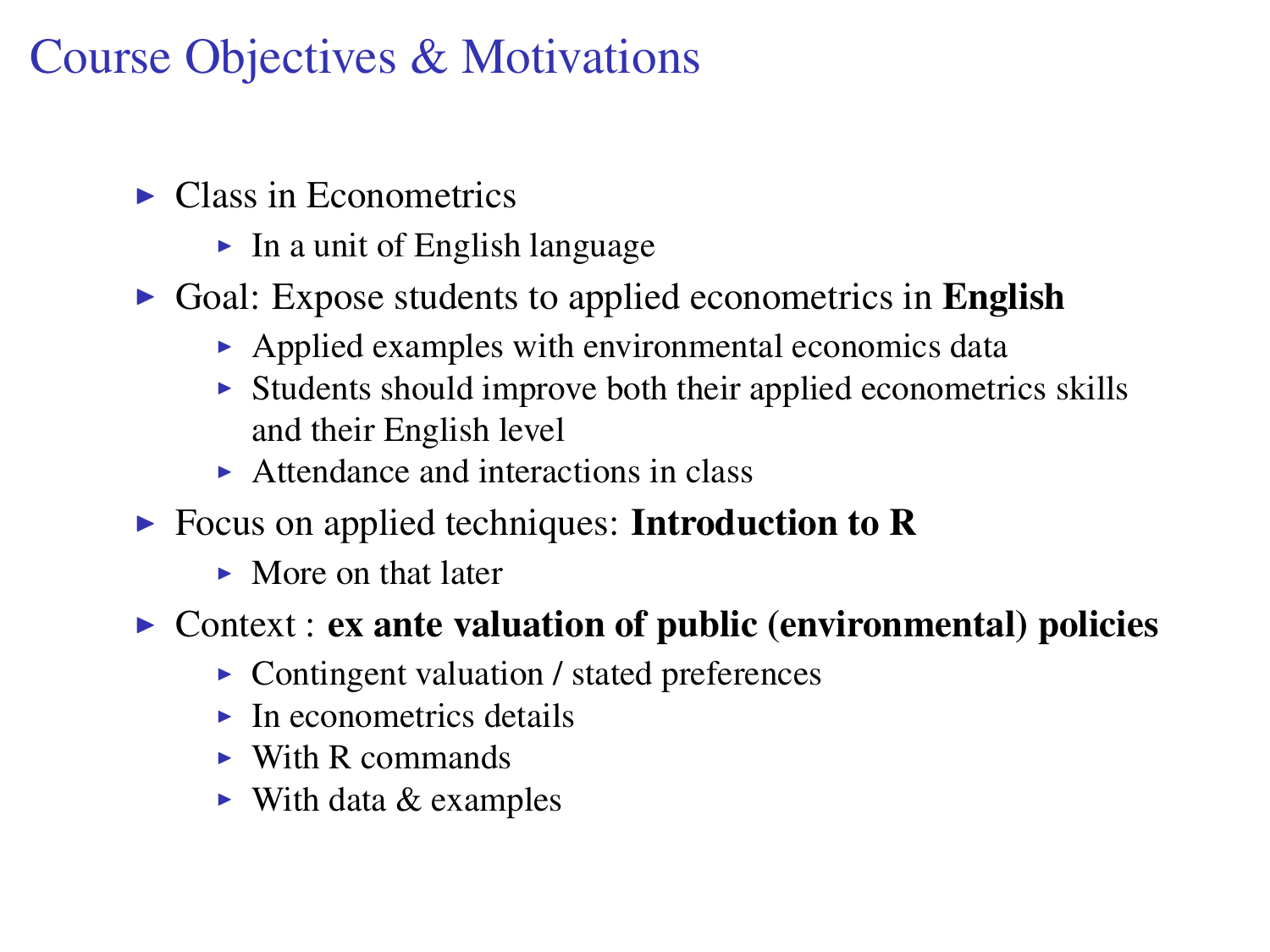## The relevance of valuation studies

- $\triangleright$  Cost-benefit analysis
	- $\triangleright$  Newly in France: public project with a "déclaration d'utilité" publique" have to justify that Benefit > Cost
		- $\triangleright$  For market and nonmarket goods & services
		- Including e.g. value of human life, ecosystem services, patrimonial & heritage values
		- $\blacktriangleright$  In principle
	- $\blacktriangleright$  How do we compute that ?
		- $\blacktriangleright$  That includes environmental "services", e.g. ecosystem functions
		- $\triangleright$  But also all kinds of benefits & costs, e.g. a prison removes criminal from society and helps their rehabilitation
	- $\triangleright$  "valeurs tutélaires" (guidelines) & consensual discount rate
- Damage assessment for non-market goods
	- $\triangleright$  France introduced a few years ago the principles of environmental damage and compensation in kind
		- $\triangleright$  well-embodied in US legislation
		- $\triangleright$  not so much in EU legislation
- $\triangleright$  Greening the National Accounts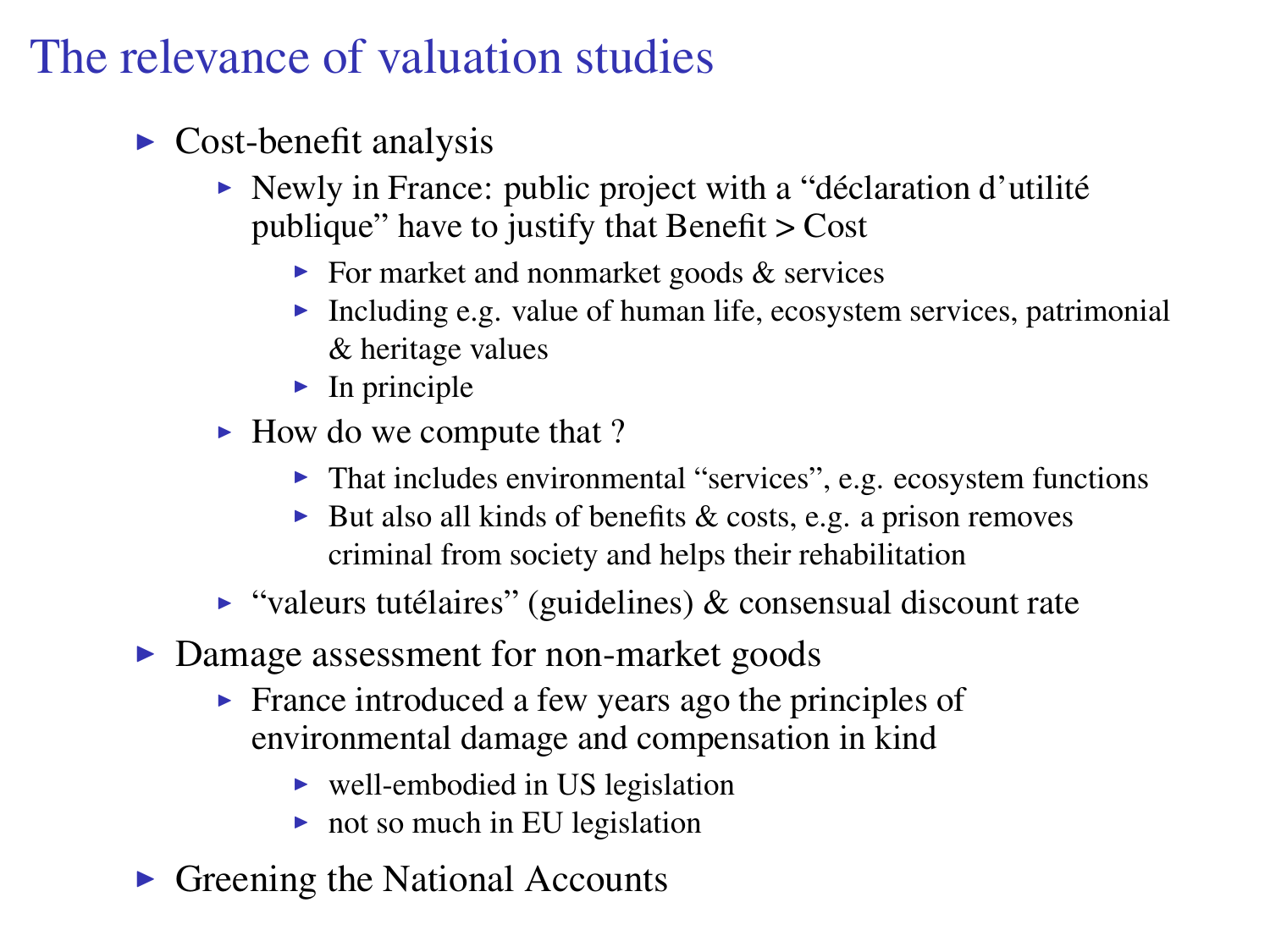#### Course Plan

- 1. Introduction to R
- 2. Nonmarket valuation basic theory
	- **French tend to say "évaluation"**
	- $\blacktriangleright$  English stresses the idea of valuing
		- $\blacktriangleright$  "assigning a value"
- 3. Contingent valuation
	- $\blacktriangleright$  Most well-known technique
- 4. (Choice experiment)
	- $\blacktriangleright$  Harder econometrics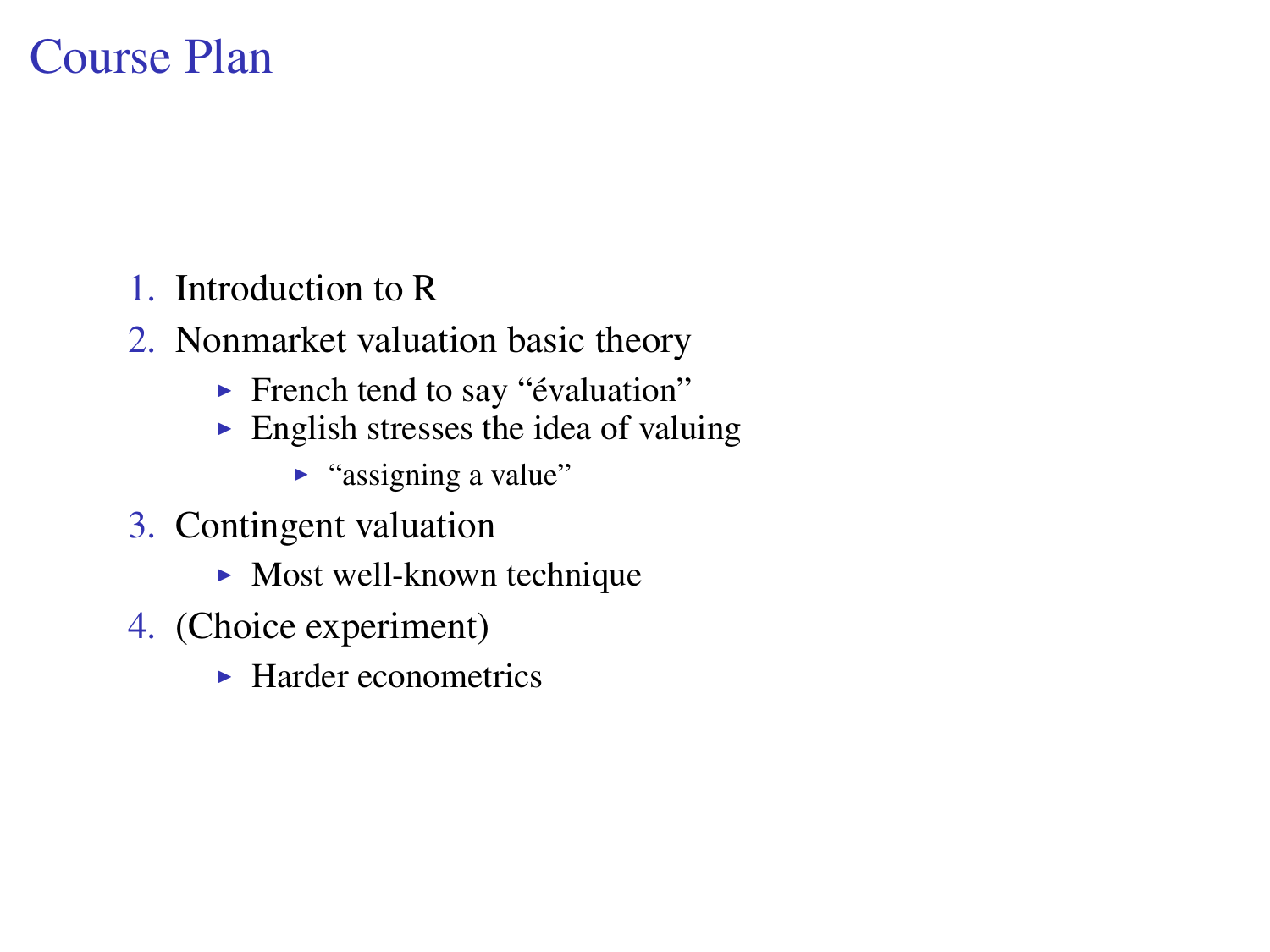#### Course Organization

- $\triangleright$  6 lectures of 3.5 hours each
	- $\blacktriangleright$  Every week
		- $\triangleright$  "Dispense d'assiduité" not possible for language courses
	- $\triangleright$  Bring your laptop as much as possible
- $\triangleright$  Do not forget it is a language course
	- $\blacktriangleright$  Please interrupt me when you don't understand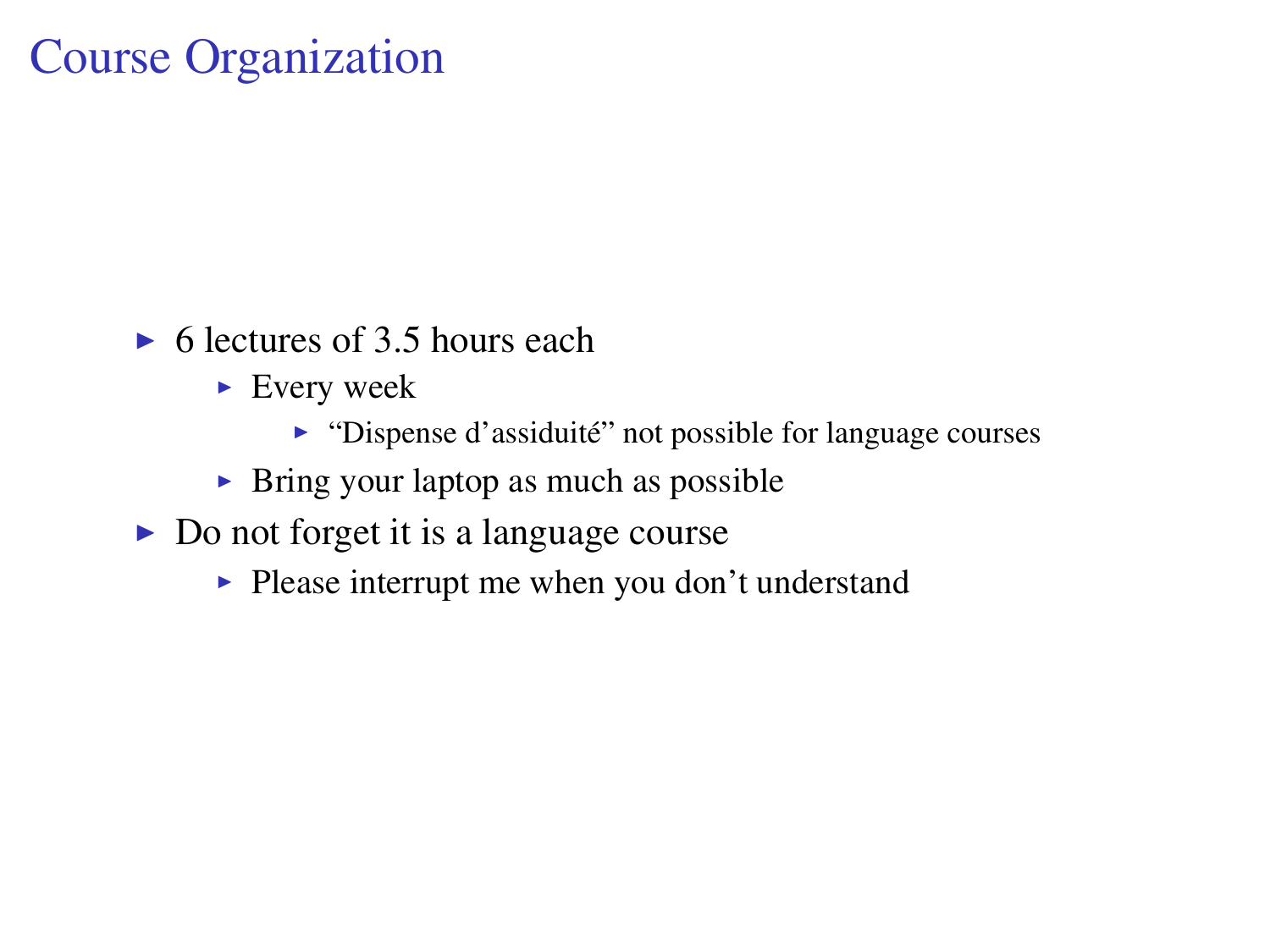Evaluation: "Contrôle continu" in class for 100%

- $\blacktriangleright$  About 20' at some point of **each** lecture
	- $\triangleright$  Beginning, end or middle
		- $\triangleright$  On what we have seen during that lecture  $\&$  the previous one (not several)
- If you miss one, you get zero at that one
	- $\triangleright$  The 1st one is just practice
- $\triangleright$  No final exam in "first session" in Decembre
	- $\blacktriangleright$  "Rattrapage" in June
- It is super important that you read / study the class notes **before** coming to class
	- $\blacktriangleright$  That is why we do CC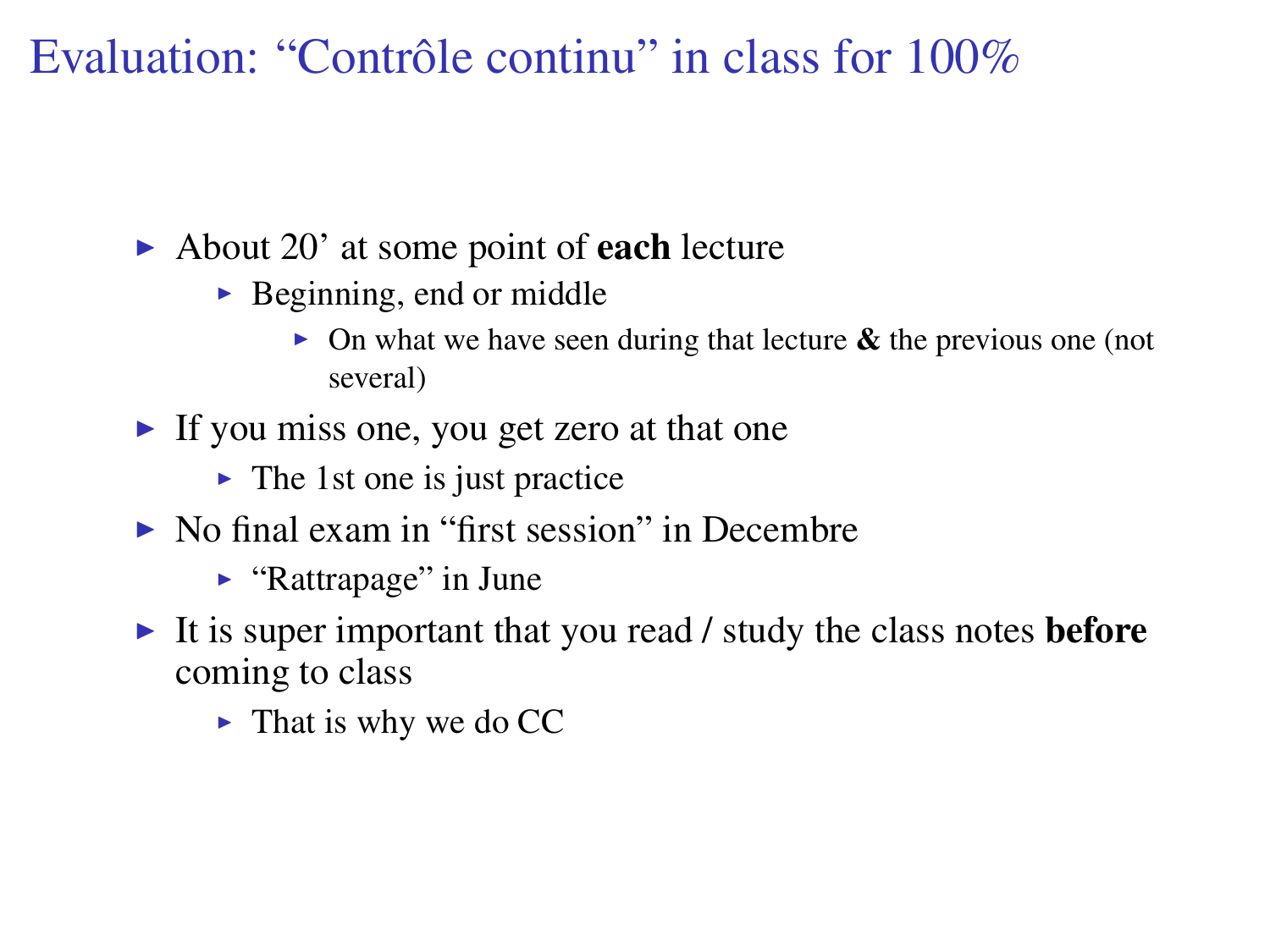#### References

- ► Aizaki et.al. *Stated Preference Methods Using R*. Chapman and Hall/CRC, 20140815. VitalBook file.
	- $\triangleright$  Use DCchoice-package {DCchoice} in R
		- $\blacktriangleright$  Base documentation in R
- ► Kleiber & Zeilis, *Applied Econometrics with R*, Springer, 2008
- ▶ Wooldridge, J. *Introductory Econometrics : A Modern Approach*, Michigan State University, 2012
	- $\triangleright$  [Click this link](http://www.swlearning.com/economics/wooldridge/wooldridge2e/wooldridge2e.html)
	- $\triangleright$  BU Chevreul [330.015.2 WOO] (1)
		- $\triangleright$  Not [330.015.2 WOO] (2) Econometric analysis of cross section and panel data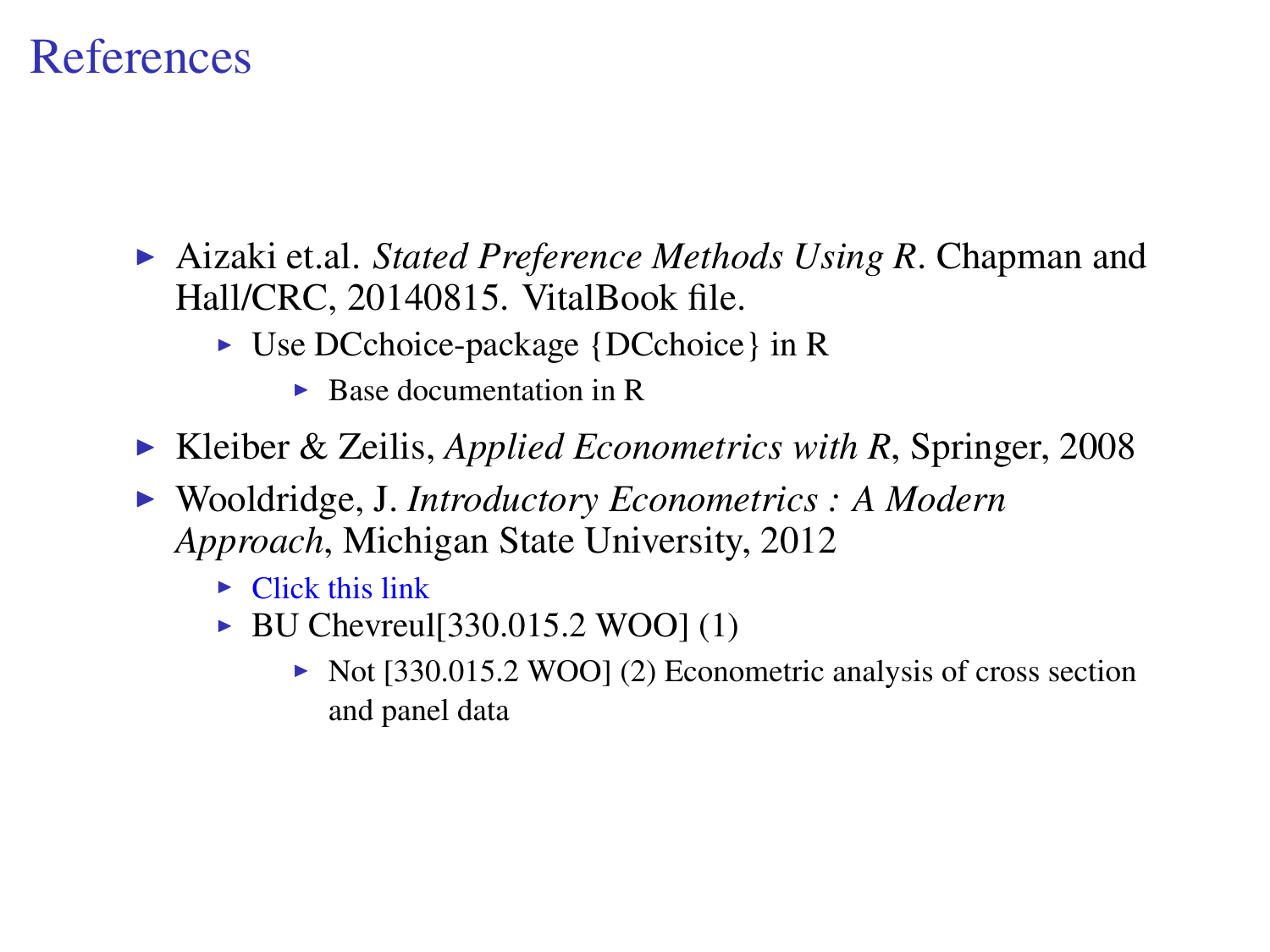## Install R

- $\triangleright$  Come to class w/ a laptop
	- $\triangleright$  R & R-studio installed & up-to-date
- $\triangleright$  R @ www.r-project.org/
	- $\triangleright$  R-Studio https://www.rstudio.com/
		- $\triangleright$  IDE (integrated development environment)
		- $\triangleright$  Not a Graphical User Interface, but more useful
	- Packages "add functionalities"
		- $\triangleright$  Most often from within R-studio
	- $\blacktriangleright$  Start R-Studio
		- $\triangleright$  R-Studio calls R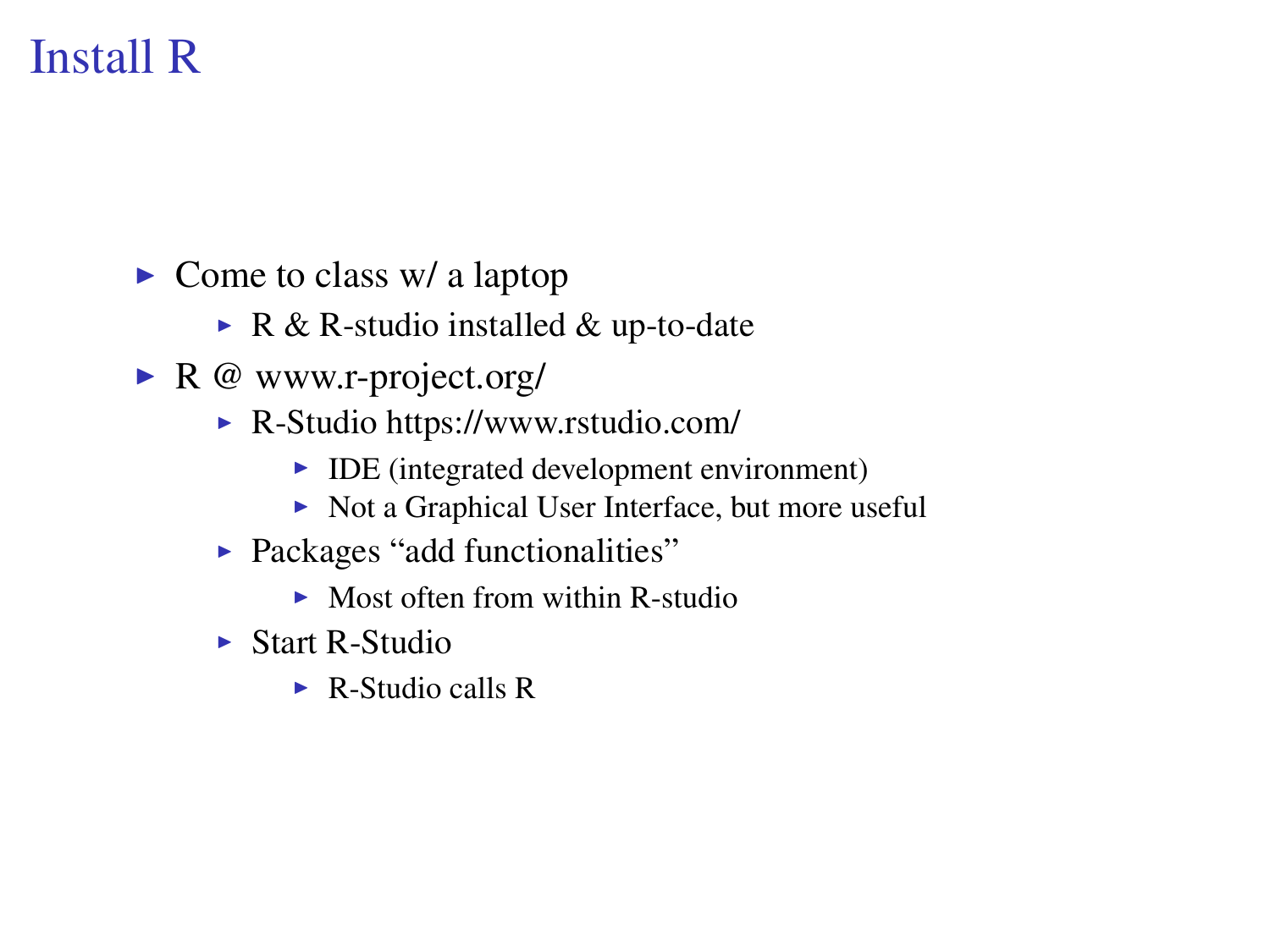#### Presenting R-studio: 4 windows

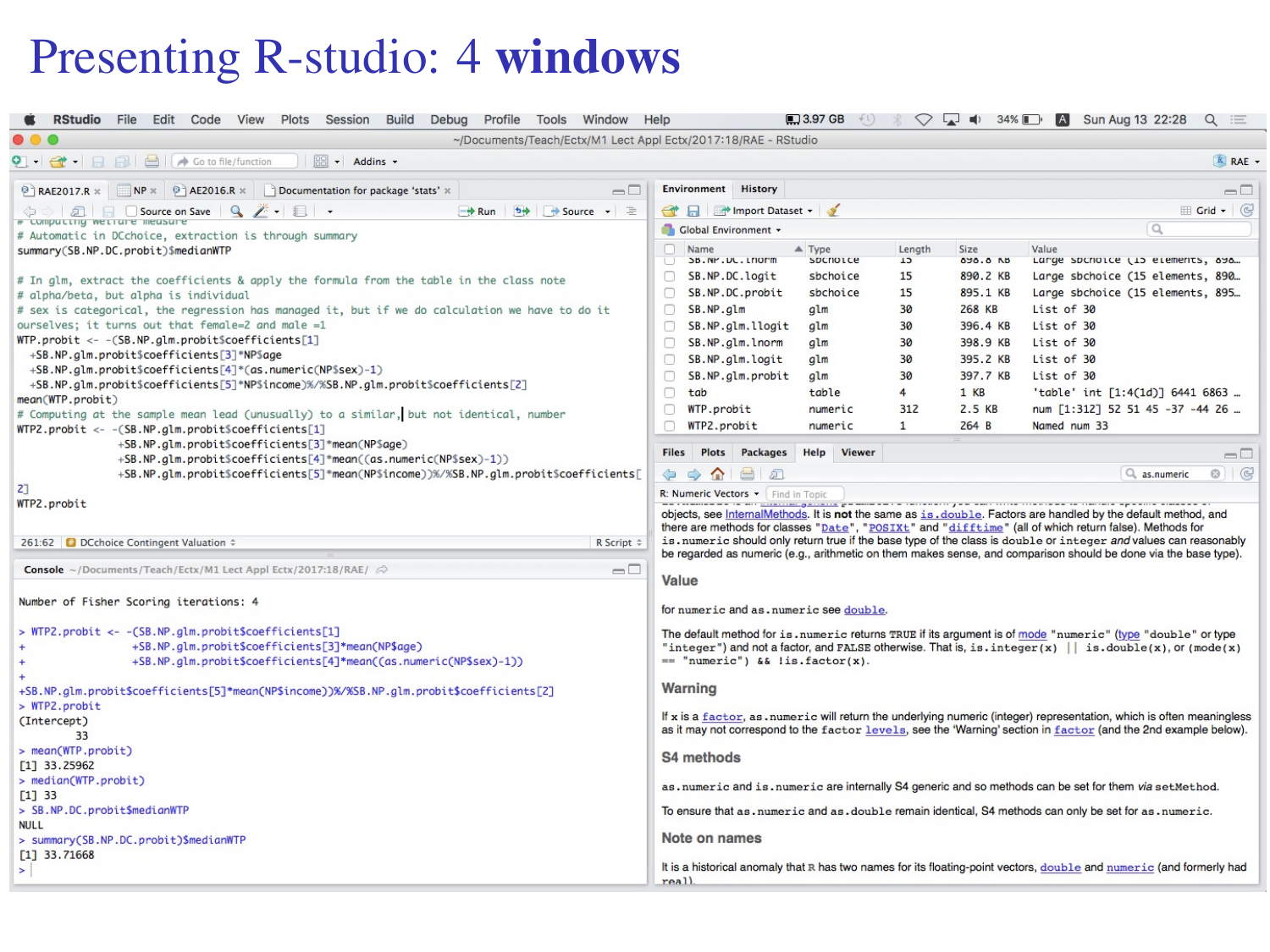## R-Studio Upper Left Window: *editor*

- Invoked with any of 2 leftmost buttons of the toolbar (New or Load)
	- $\triangleright$  Color-coded, with online help & command recognition
- $\triangleright$  Programming is written in the editor
	- $\triangleright$  Programming = sequence of commands in a text file "script"
		- $\triangleright$  with an .R extension
		- $\triangleright$  This file is saved for further use, between "sessions"
	- **Commands** are passed by e.g.  $plot(x)$ 
		- $\triangleright$  The editor recognizes command and colors them in blue
		- $\triangleright$  Commands are executed in the editor by CMD $\leftrightarrow$  row by row
	- $\triangleright$  Command results may be stored in objects with  $\lt$ -
		- $\blacktriangleright$  y\_lm <- lm(y~x1+x2)
	- $\triangleright$  Several command files may be simultaneously open
		- $\blacktriangleright$  tabs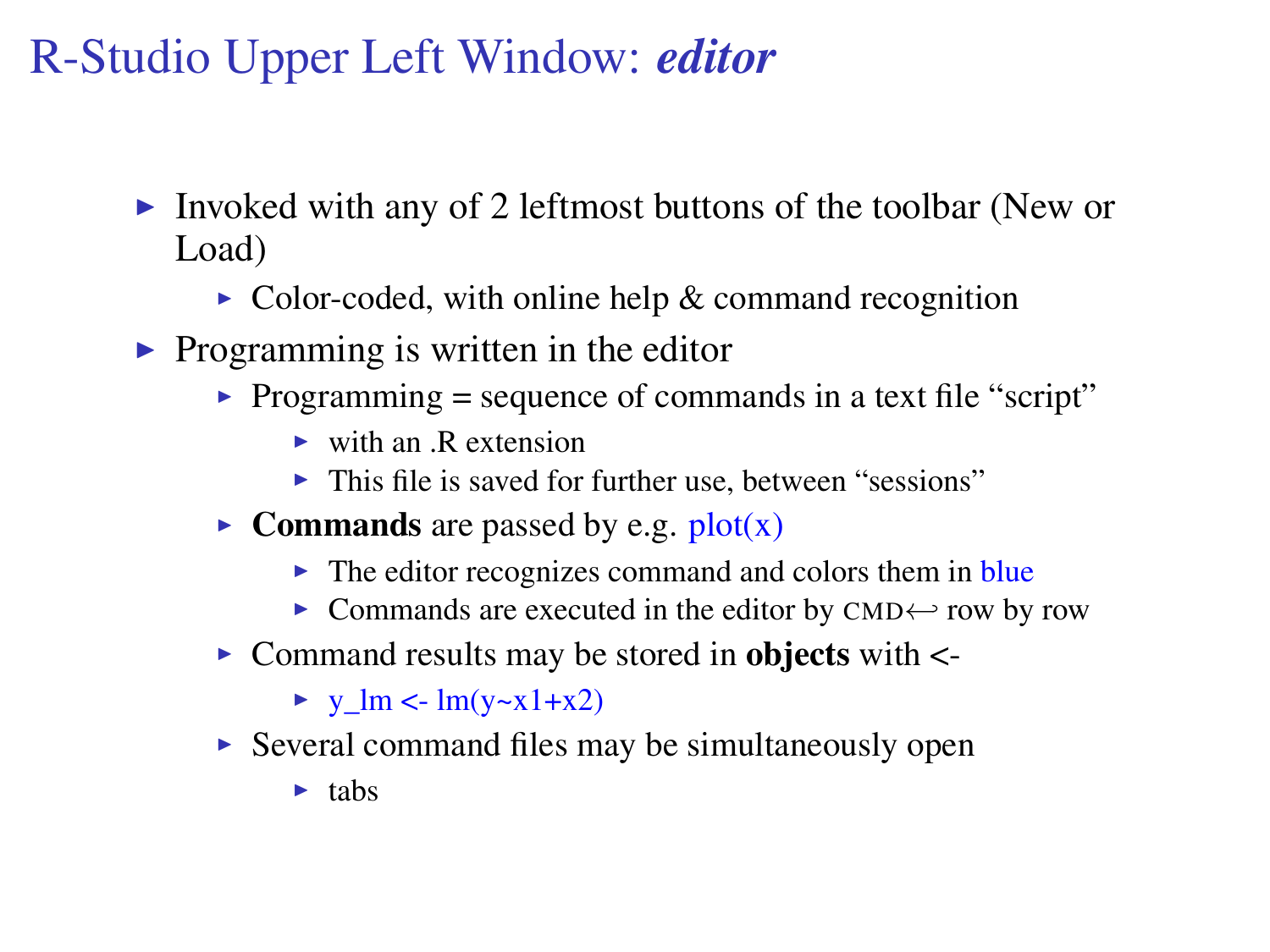### R-studio Windows

#### I Lower Left : *console*

- $\triangleright$  Print out command results from editor
	- In Usual way to write code : write one or a few lines, test it
- In Write commands for immediate execution (with  $\leftrightarrow$ )
	- $\triangleright$  Does not stay in memory
- $\blacktriangleright$  Upper Right
	- $\blacktriangleright$  Environment: List in memory
		- $\triangleright$  Can be data or results or functions
		- $\triangleright$  Within a project (later) or not
	- $\triangleright$  Command history
		- $\blacktriangleright$  Can be reused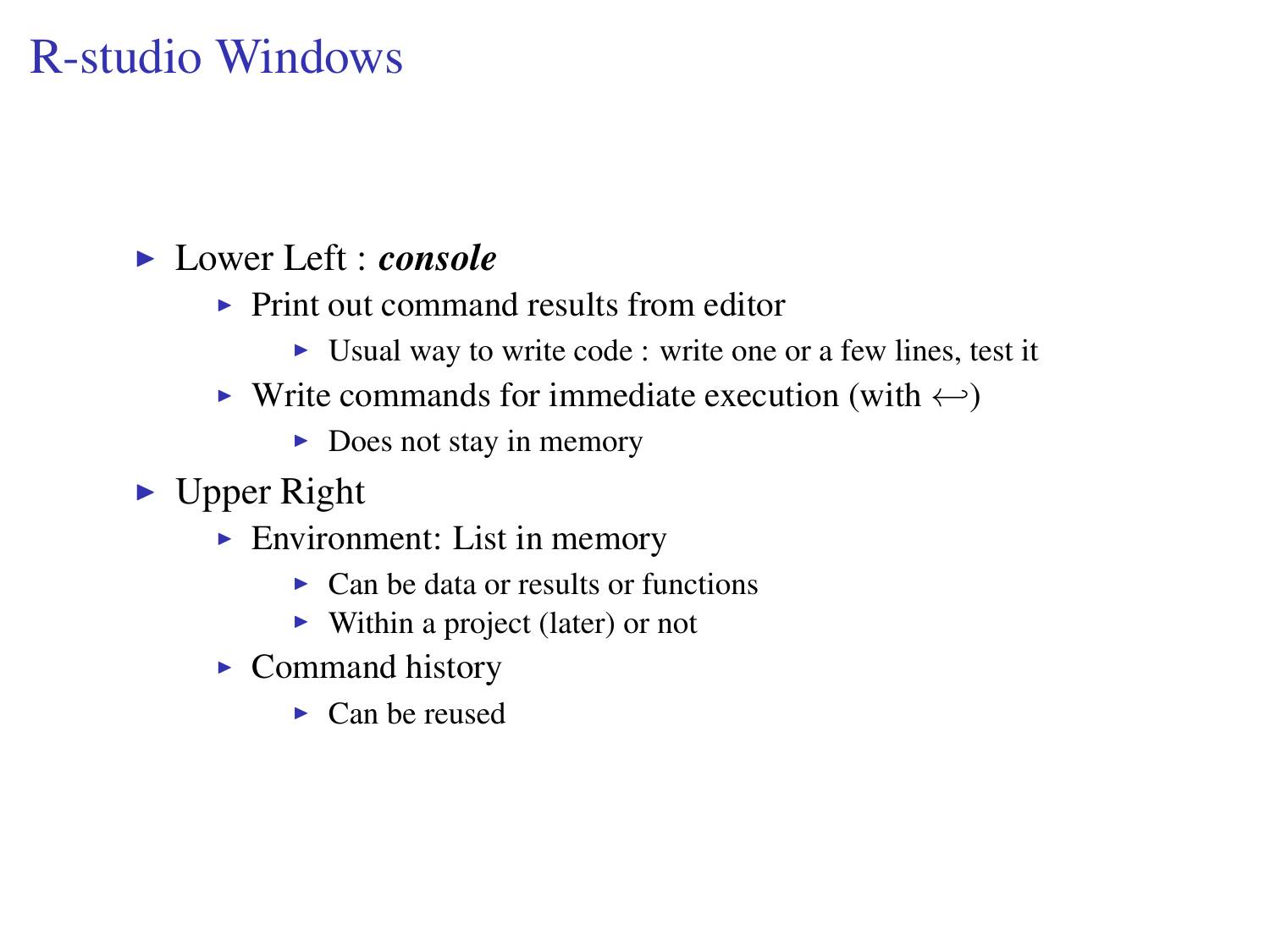## R-studio Lower Right Window : 5 tabs

- $\blacktriangleright$  Files within the project
- $\triangleright$  Visualisations of Plots
- $\blacktriangleright$  Packages that are present
	- $\blacktriangleright$  Loaded if checked square
	- $\blacktriangleright$  Install button
		- $\triangleright$  Click it (you must be connected)
		- $\blacktriangleright$  Type swirl & follow instructions
- $\blacktriangleright$  Help
- $\blacktriangleright$  Viewer
	- $\triangleright$  to view local web content (if you edit webpages)
- $\triangleright$  These 5 tabs have in common the Search window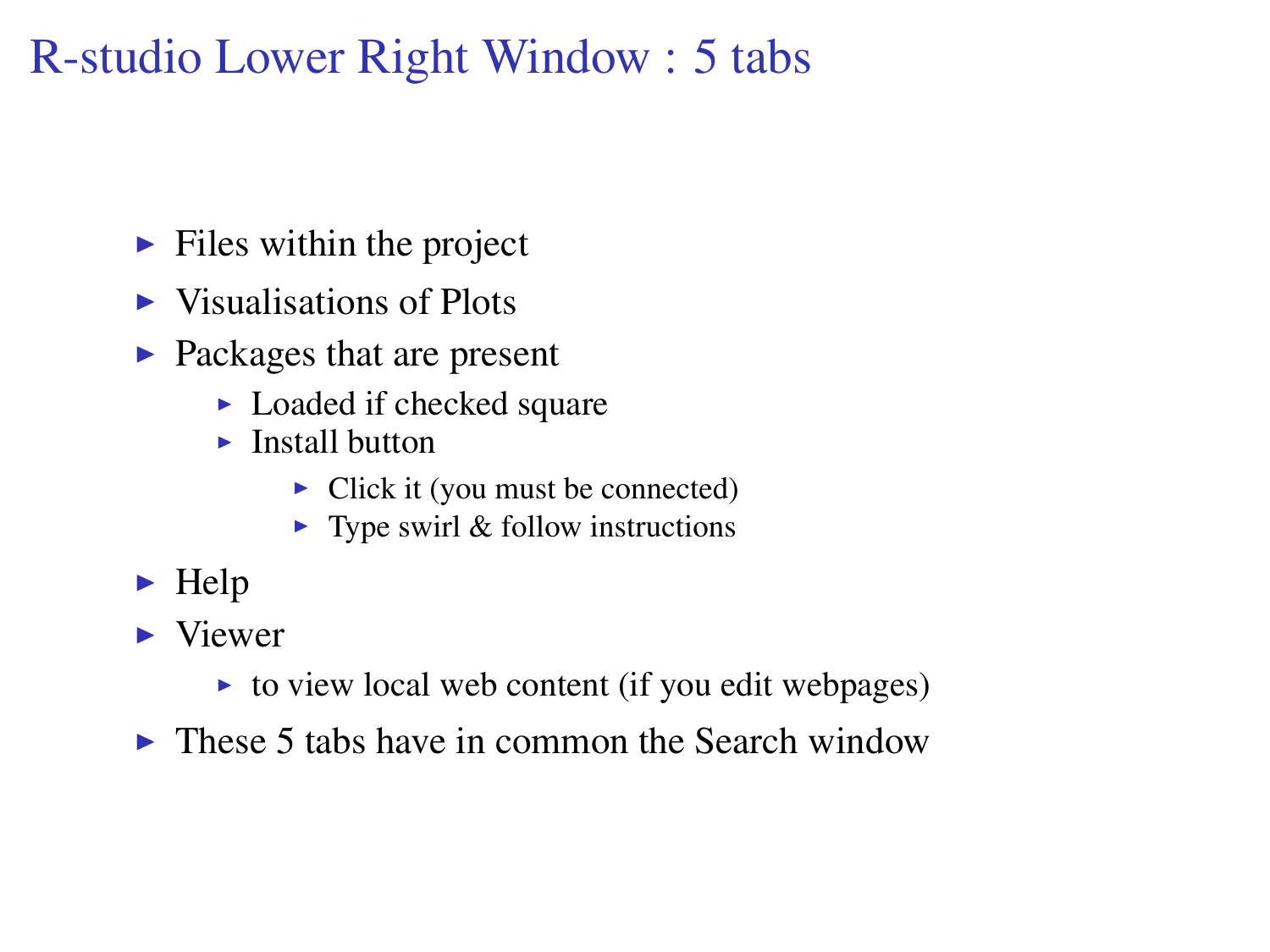#### First commands: Project

- $\triangleright$  A project is a file that refers to a collection of files
	- $\triangleright$  R command files .R, data files, results
- $\triangleright$  There's an icon in the upper-right corner of R-Studio
	- $\triangleright$  Click it & create a project "Research in Applied Econometrics"
		- $\triangleright$  Where you create it is your work directory
		- $\triangleright$  Do not use the desktop, the root, or any hard-to-find location
	- $\triangleright$  Download the RAE2017.R on my courses' site
		- $\blacktriangleright$  Into the same directory as your project
		- $\triangleright$  Open it from R-studio Editor : Icon upper left
- $\triangleright$  R-Studio recalls the projects
	- $\triangleright$  You can go from one to another
	- $\triangleright$  All the files written on disk remain available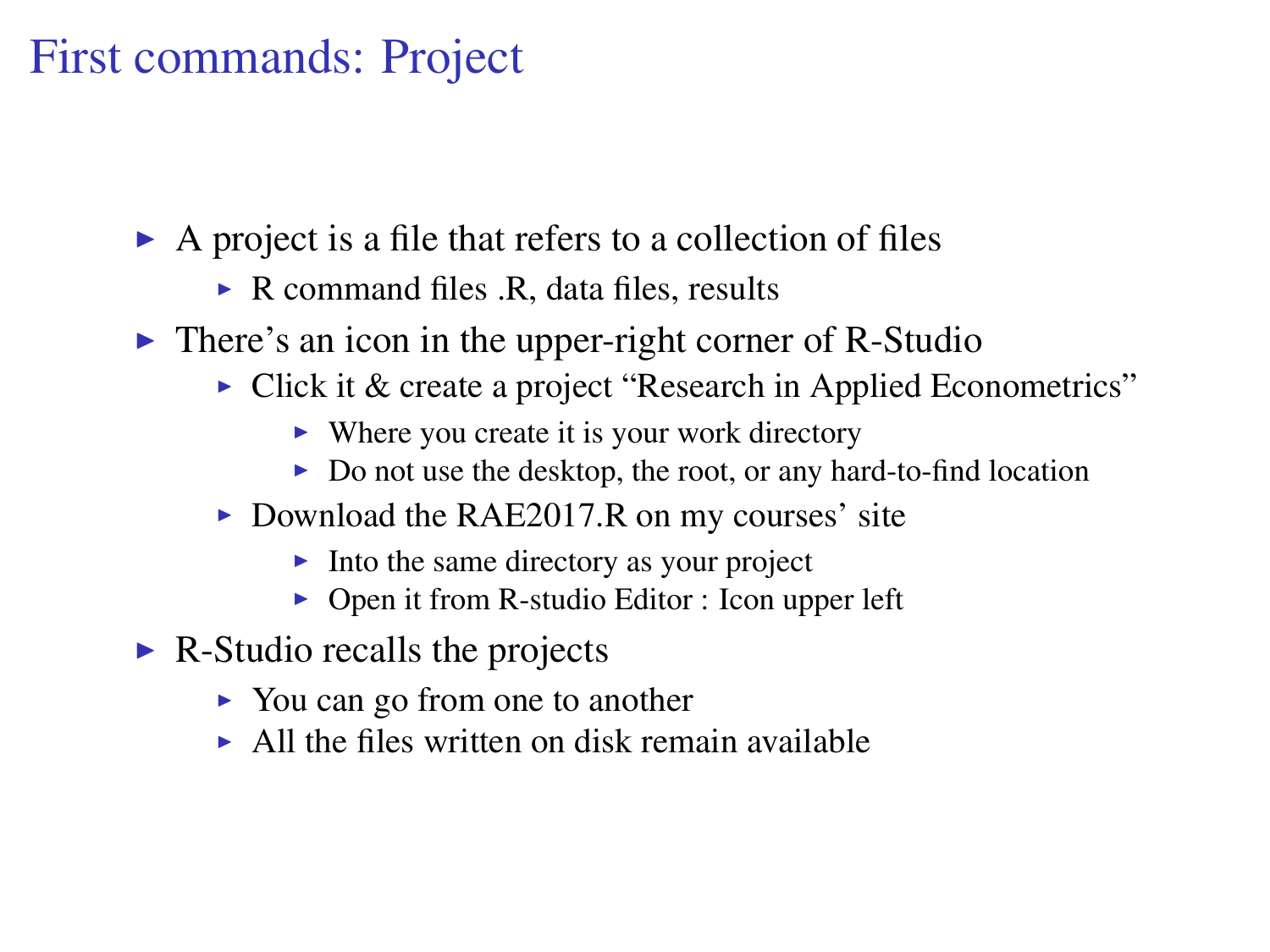#### First commands

- $\triangleright$  Some manipulation in Console
	- $\triangleright$  write Sys.setenv(LANG = "fr")
		- ► Sets R Console in French, only for "core", not for most package
		- $\triangleright$  R-Studio is only in English
	- $\triangleright$  write install.views("Econometrics")
		- $\triangleright$  For about all the packages we will ever need
		- $\blacktriangleright$  This is long : don't do that in class !
		- $\blacktriangleright$  In the future update.views("Econometrics")
- $\blacktriangleright$  Editor
	- $\triangleright$  Write here things that you intend to reuse
	- $\blacktriangleright$  **Avoid** French symbols é, è, ê, ë, à, ù, c, ...
	- $\triangleright$  Avoid symbols like #, \$, &, -... if you are unsure of their use
	- $\triangleright$  Try to stick to unaccented latin characters (i.e. US alphabet)
	- $\triangleright$  CAPITALISATION is important
- In Starting a row w/ # indicates to R that it is a **commentary** 
	- $\triangleright$  Green-colored, will not be executed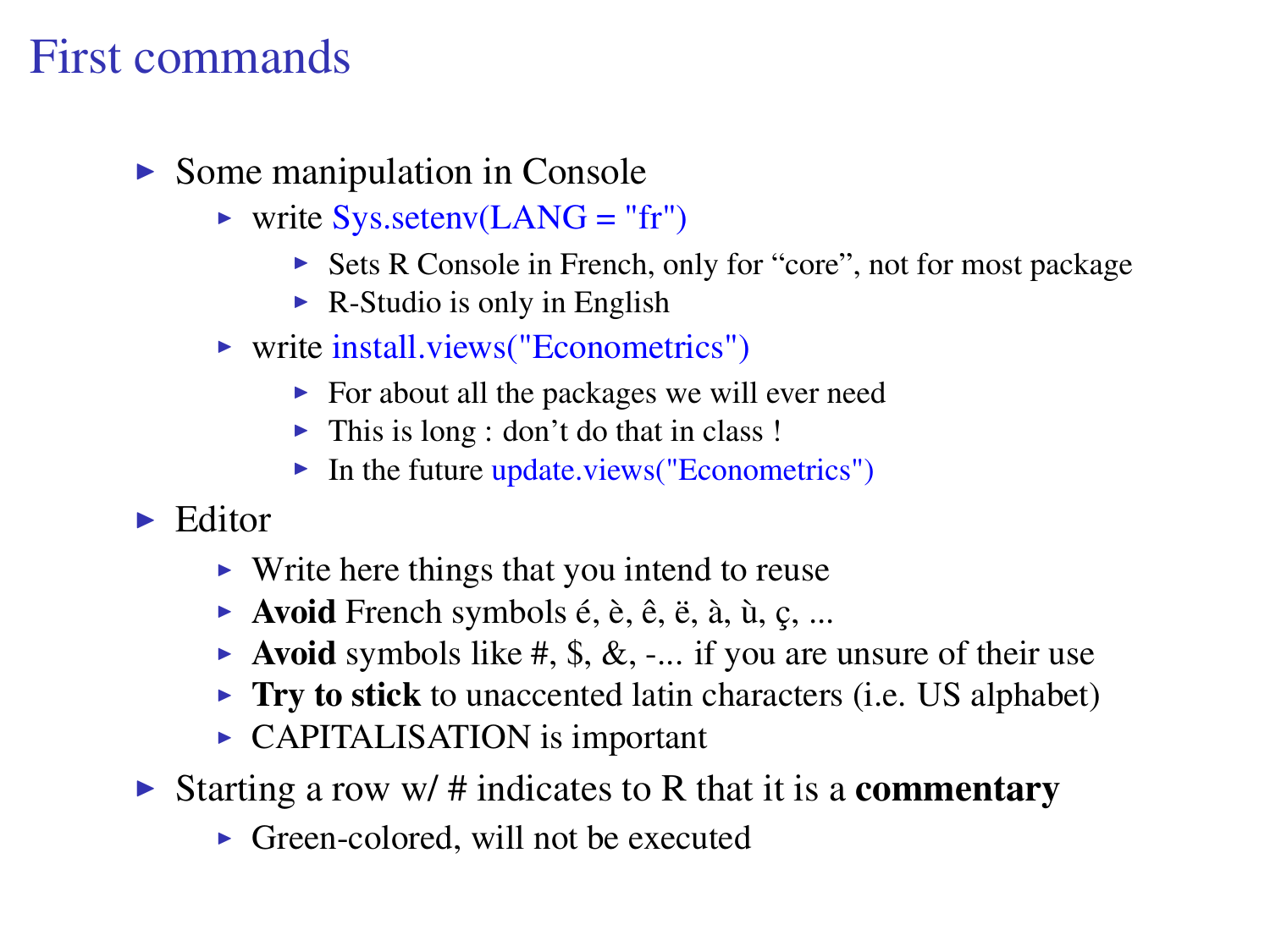#### SWIRL: set of basic training modules

- Install swirl as any package from R-studio (should be installed by now)
	- $\blacktriangleright$  Then type
		- $\triangleright$  install course("R Programming")
		- $\triangleright$  install\_course("Regression\_Models")
	- Other courses https://github.com/swirldev/swirl\_courses
	- ▶ About SWIRL: http://swirlstats.com/students.html
	- $\triangleright$  Slides https://github.com/DataScienceSpecialization/courses
- $\triangleright$  Self-training : Type swirl( ) in concole
	- $\triangleright$  do course 1: R programming, Lessons 1-9 + 14
		- $\triangleright$  By yourself, from home, before 1st class
	- $\triangleright$  We will redo Lesson 1 in class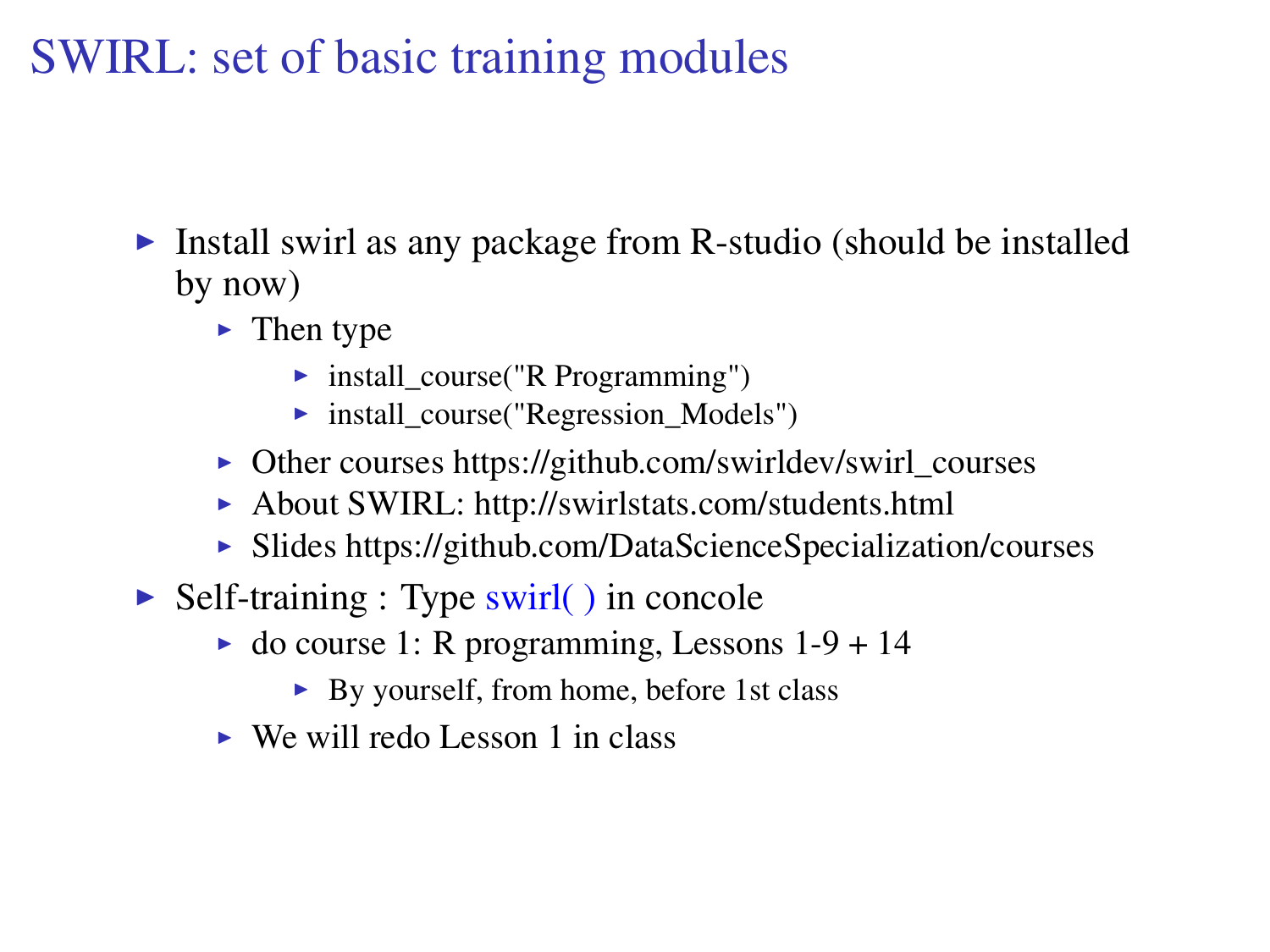#### Some ressources about R on the web

- $\blacktriangleright$  Use Google !
	- $\triangleright$  Ask question based on English keywords
		- ► e.g. "R read Stata data"
- $\triangleright$  From R home page www.r-project.org
	- $\triangleright$  Getting help, Manuals, FAQS...
- $\triangleright$  A few interesting links
	- $\triangleright$  Quick-R www.statmethods.net/index.html
	- $\triangleright$  http://stats.idre.ucla.edu/r/
	- $\triangleright$  http://varianceexplained.org/RData/
	- ► www.r-bloggers.com
	- $\triangleright$  R for economists
		- ▶ www.mayin.org/ajayshah/KB/R/R\_for\_economists.html
- $\blacktriangleright$  En français: forget about French for R